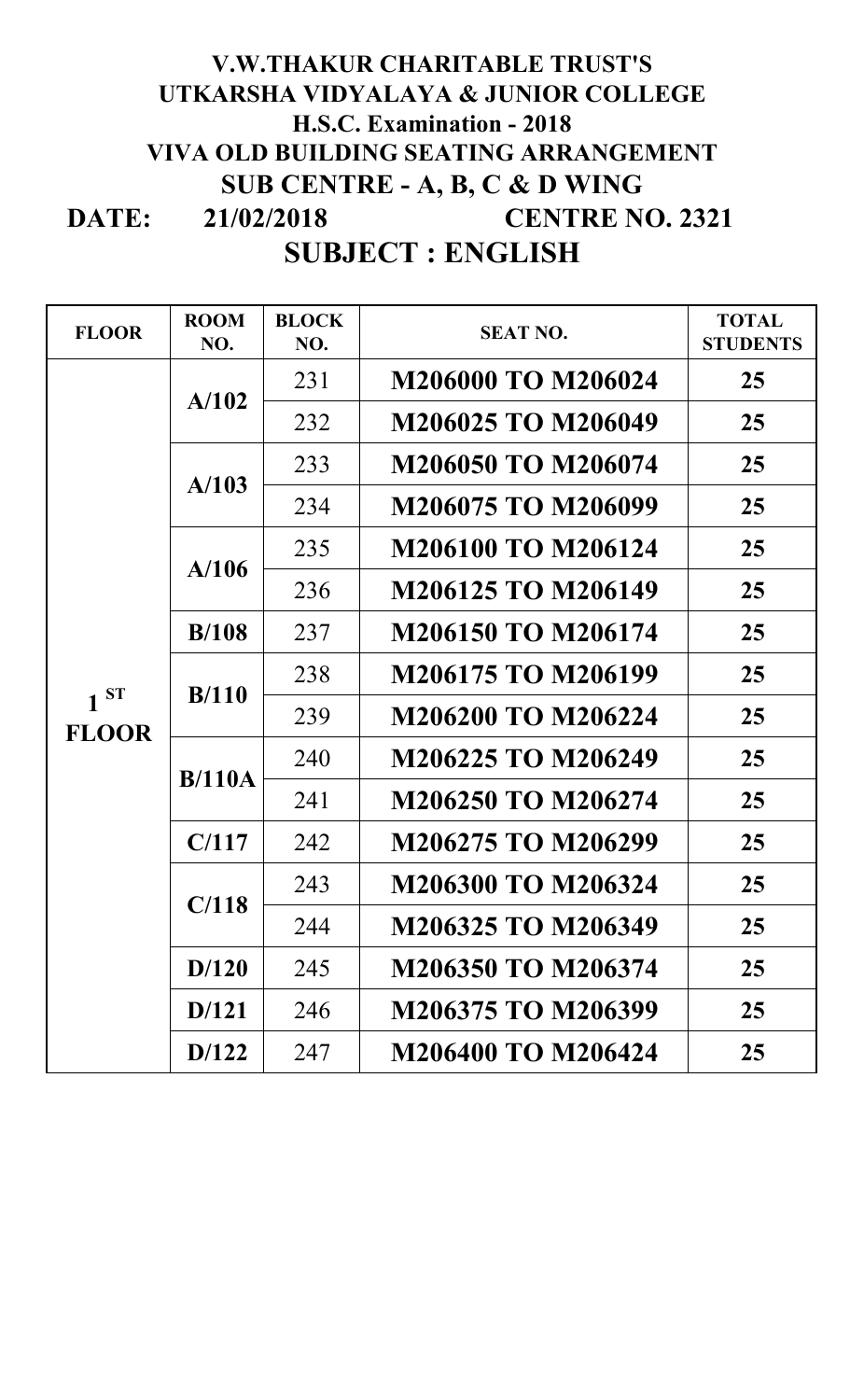## **DATE: 21/02/2018 V.W.THAKUR CHARITABLE TRUST'S UTKARSHA VIDYALAYA & JUNIOR COLLEGE H.S.C. Examination - 2018 VIVA OLD BUILDING SEATING ARRANGEMENT SUB CENTRE - A, B, C & D WING CENTRE NO. 2321**

## **SUBJECT : ENGLISH**

| <b>FLOOR</b>             | <b>ROOM</b><br>NO. | <b>BLOCK</b><br>NO. | <b>SEAT NO.</b>           | <b>TOTAL</b><br><b>STUDENTS</b> |
|--------------------------|--------------------|---------------------|---------------------------|---------------------------------|
| $2^{ND}$<br><b>FLOOR</b> | A/202              | 248                 | M206425 TO M206449        | 25                              |
|                          |                    | 249                 | M206450 TO M206474        | 25                              |
|                          | A/203              | 250                 | M206475 TO M206499        | 25                              |
|                          |                    | 251                 | <b>M206500 TO M206524</b> | 25                              |
|                          | A/205              | 252                 | M206525 TO M206549        | 25                              |
|                          |                    | 253                 | M206550 TO M206574        | 25                              |
|                          | A/206              | 254                 | M206575 TO M206599        | 25                              |
|                          |                    | 255                 | <b>M206600 TO M206624</b> | 25                              |
|                          | B/208              | 256                 | M206625 TO M206649        | 25                              |
|                          | B/210              | 257                 | M206650 TO M206674        | 25                              |
|                          |                    | 258                 | M206675 TO M206699        | 25                              |
|                          | B/210A             | 259                 | M206700 TO M206724        | 25                              |
|                          |                    | 260                 | M206725 TO M206749        | 25                              |
|                          | C/217              | 261                 | M206750 TO M206774        | 25                              |
|                          |                    | 262                 | M206775 TO M206799        | 25                              |
|                          | C/218              | 263                 | <b>M206800 TO M206824</b> | 25                              |
|                          | D/220              | 264                 | M206825 TO M206849        | 25                              |
|                          | D/221              | 265                 | M206850 TO M206874        | 25                              |
|                          | D/222              | 266                 | M206875 TO M206899        | 25                              |
|                          | D/223              | 267                 | M206900 TO M206924        | 25                              |